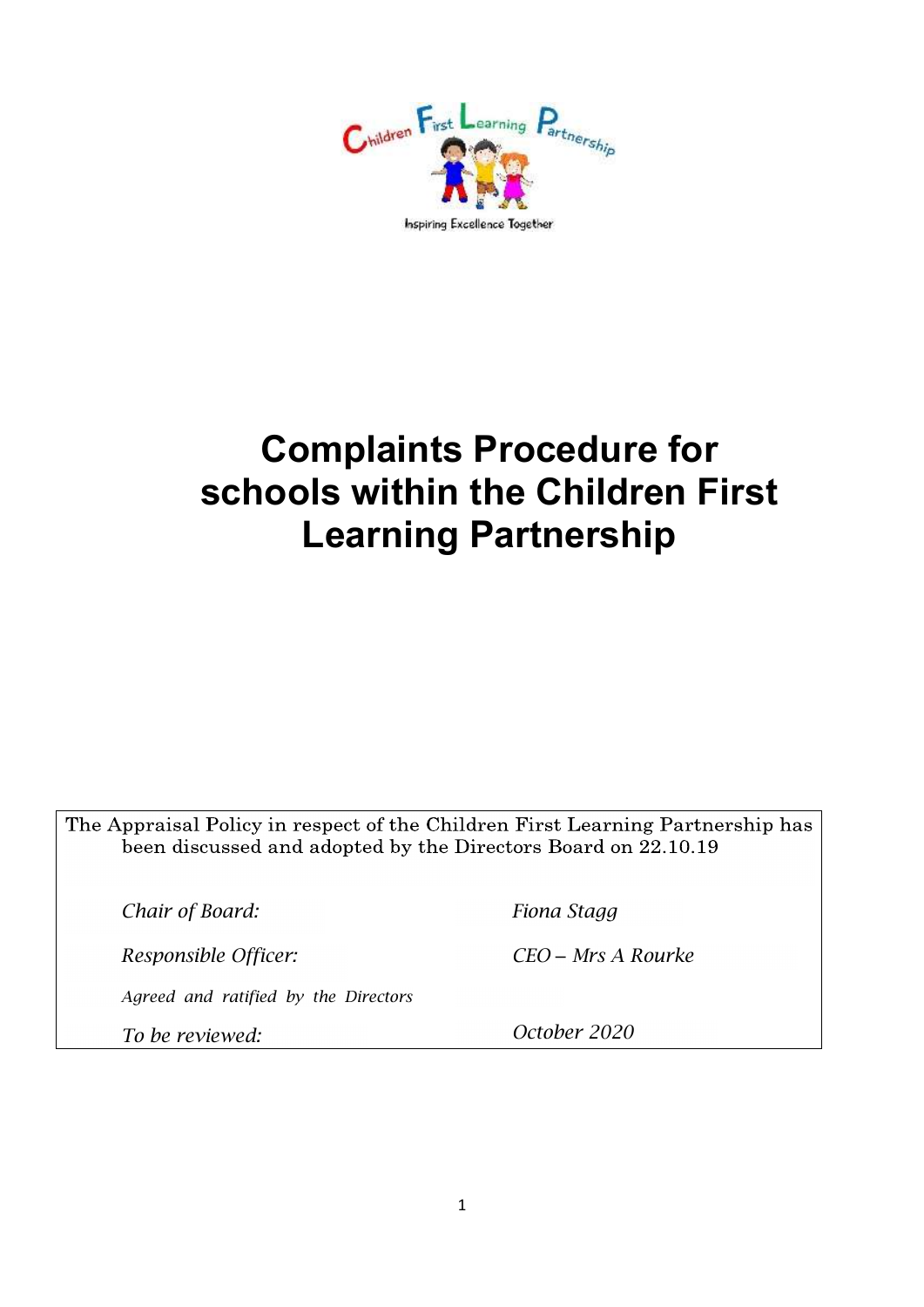### Page

|          | Publicity<br>1                                                                   |    |
|----------|----------------------------------------------------------------------------------|----|
|          | Procedures<br>2                                                                  |    |
|          | 3<br>Support for complainants                                                    |    |
|          | Support for a person complained against<br>4                                     |    |
|          | 5<br>Confidentiality                                                             |    |
|          | <b>Redress</b><br>6                                                              |    |
|          | $\overline{7}$<br>Staff awareness and training                                   |    |
|          | 8<br>Record keeping                                                              |    |
| Stage 1: | The first contact: Guidelines for dealing with                                   |    |
|          |                                                                                  |    |
|          |                                                                                  |    |
|          | Stage 2: Referral to the Associate/headteacher/chair of the local advisory board |    |
|          |                                                                                  |    |
|          |                                                                                  |    |
|          |                                                                                  |    |
|          |                                                                                  |    |
| Stage 4: |                                                                                  | 9  |
|          | Dealing with unreasonably persistent or vexatious complaints                     | 9  |
|          |                                                                                  | 9  |
|          |                                                                                  | 10 |
|          | <b>Guidance notes for parents</b>                                                |    |
|          | <b>Guidance notes for staff</b>                                                  | 13 |
|          |                                                                                  | 14 |
|          | Appendix D: Examples of unreasonably persistent and/or vexatious                 |    |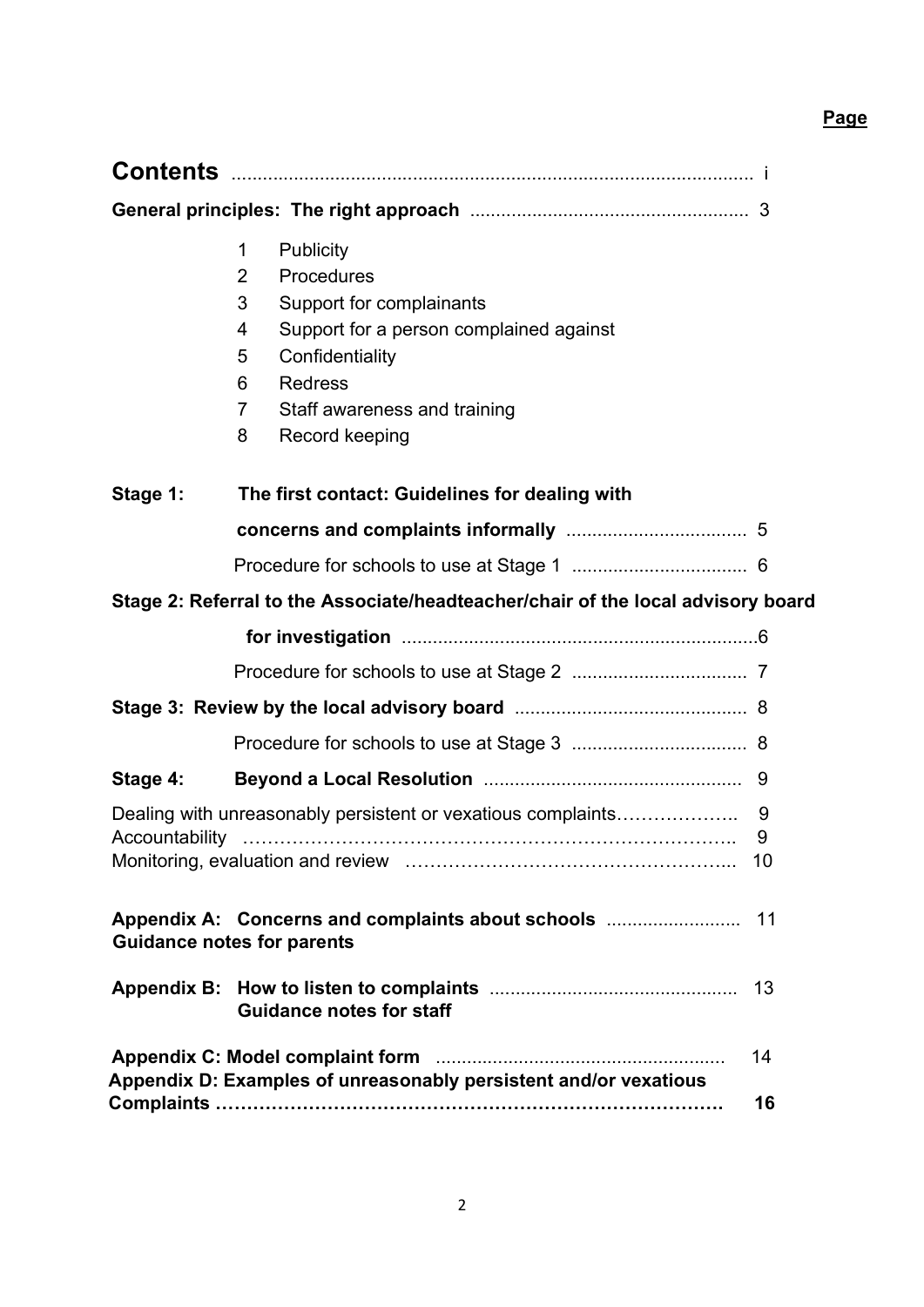Page i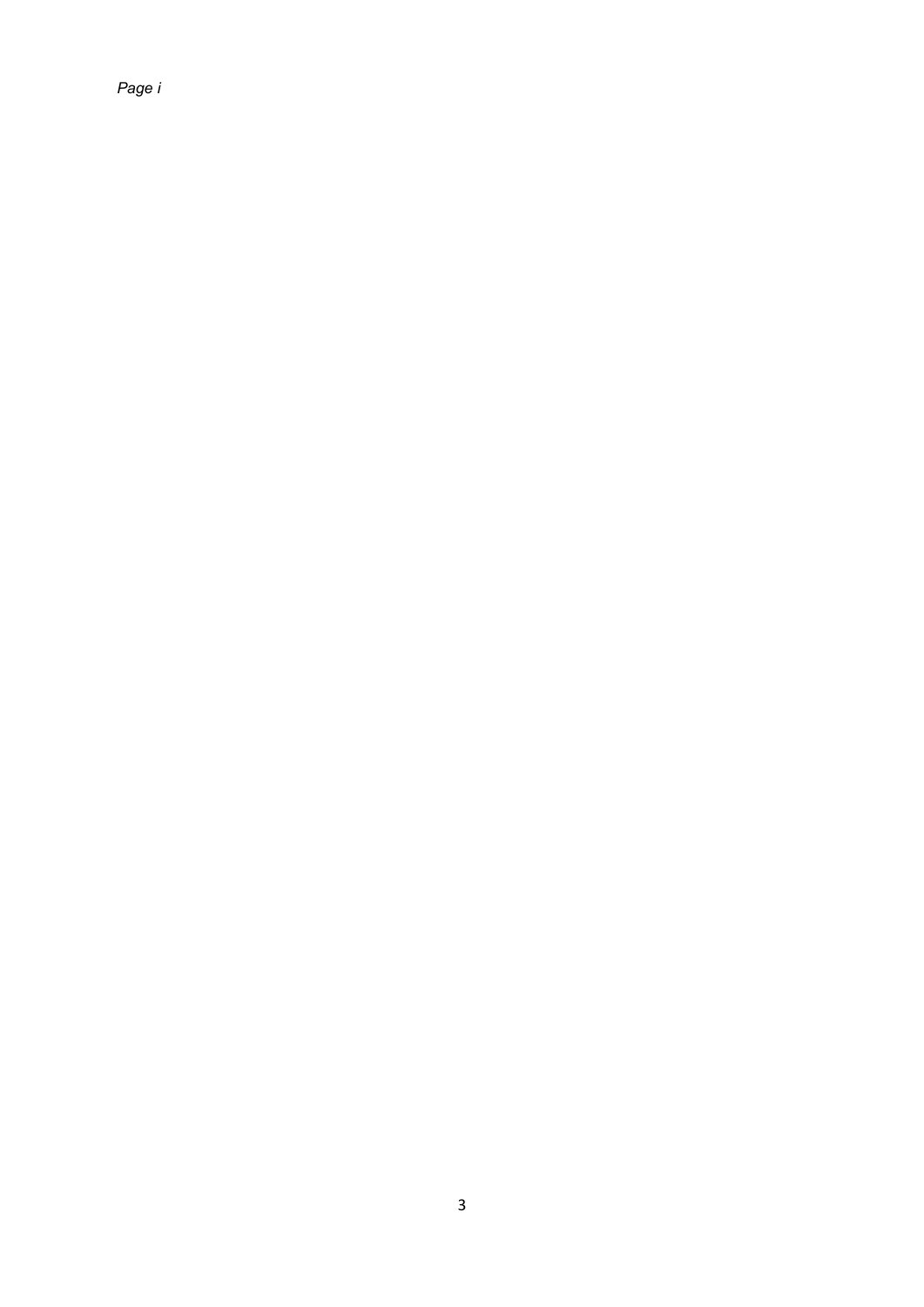### General principles: The right approach

As part of the general home/school policy, parents and pupils are encouraged to express their views on what goes on within school, so that staff receive an early warning of potential difficulties, and many problems can be prevented from arising. Certain general underlying principles should be observed whenever concerns or complaints are raised.

#### 1 Publicity

Parents, carers and other members of the school community should always know how they can raise concerns or lodge a formal complaint. The complaints procedure should be easily accessible and well publicised.

 A summary of how a school deals with complaints should be included in the information which is given to new parents when their children join the school, and in the information given to the children themselves. Parents and children should be reminded of the system at regular intervals.

Schools should prepare some publicity for parents explaining how problems are dealt with and how the complaints procedure works.

Schools should consider whether they need to make the procedures available in languages other than English. Braille or large print version should be made available if requested. The school needs to consider in advance how it would locate qualified interpreters in various languages, including British Sign Language.

If parents contact the central MAT team with their concerns they should be referred back to the school. However the MAT through its web site can help parents and others know about, and access, procedures available.

#### 2 Procedures should be as speedy as possible - consistent with fairness to all concerned

Each stage of the procedure should have known time limits. Where it is not possible to meet these, information about progress must be given to the complainant. Care should be taken not to draw things out with unnecessary bureaucracy. Schools should have a hierarchy for dealing with complaints.

The complaints procedure is distinct from formal disciplinary proceedings for staff and this needs to be made clear to all concerned. There may be occasions where a complaint launches a disciplinary procedure which puts the complaints procedure on hold. If so, the complainant should be informed of this and any non-disciplinary aspects of the complaint should be dealt with by the usual complaints procedures; the complainant should be updated on progress on a regular basis. It may be clear after the disciplinary procedures have been completed that particular responses to the complainant are required (eg an apology or an explanation of new policies to avoid a similar problem again).

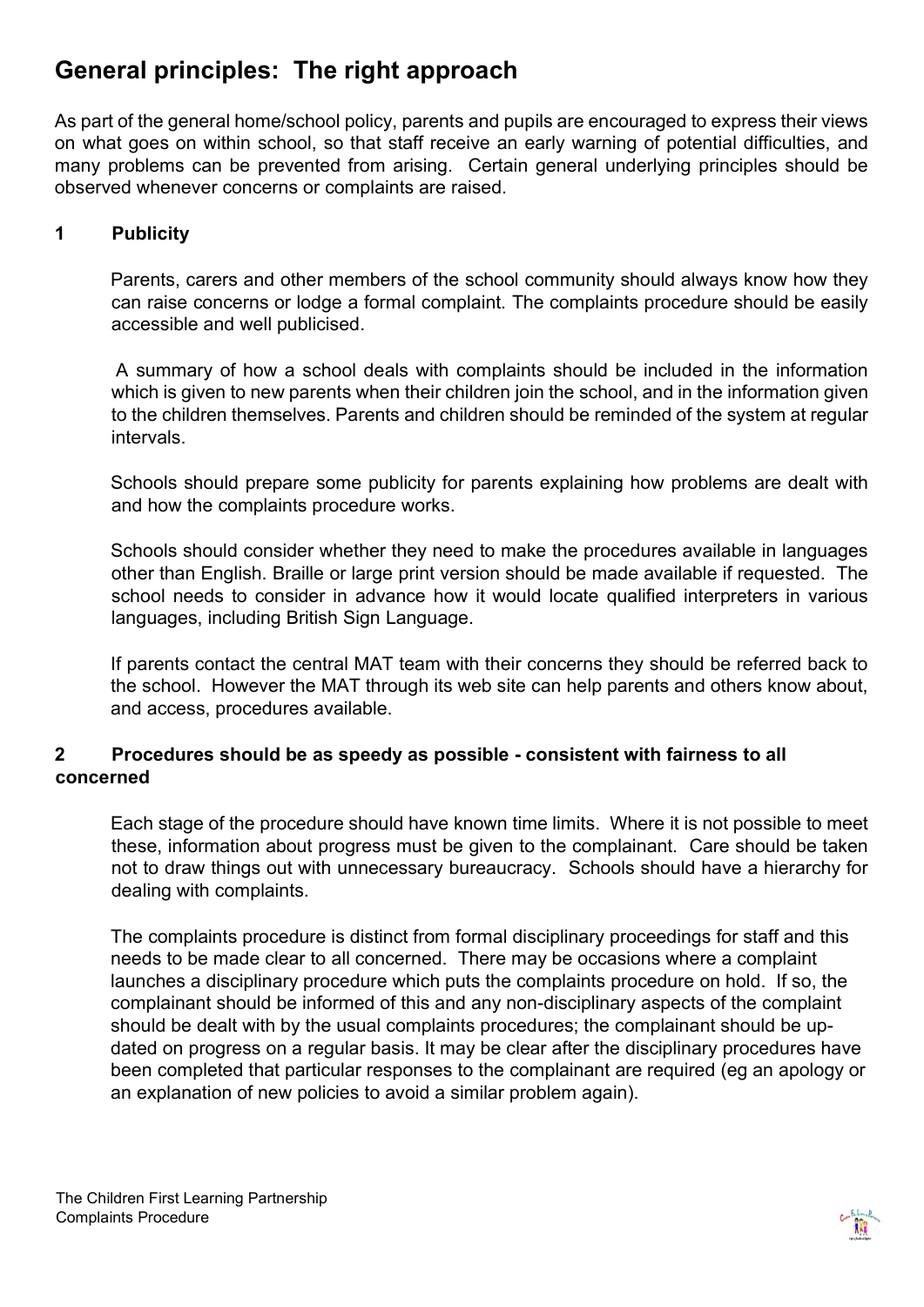#### 3 Support for complainants

 As part of the general publicity about complaints procedures, it is important for complainants to know where they can go for information, advice and advocacy, if they require it. Ideally, support should be offered from individuals and organisations who are clearly separate from those complained against.

 Parents and carers raising concerns or complaints should be invited to be accompanied by a friend, a relative or a representative at any stage of the procedure.

#### 4 Support for a person complained against

Staff who may be questioned as part of a complaints procedure investigation must feel that they are being treated in a fair way and be informed that they too will have an opportunity to put their case. They should be told about the procedure, given a copy of it, and be kept informed of progress. There is a crucial balance to be maintained between supporting the individual so that his/her rights and reputation are protected, and investigating a complaint thoroughly and impartially. The staff member has the right to be accompanied by a union representative, friend or colleague at discussions about the complaint.

#### 5 Confidentiality

 It is very important to treat conversations and correspondence with discretion. It is vital that complainants feel confident that their complaint will not mean that their child will be penalised. However, from the outset, all parties to a complaint should be made aware that some information may have to be shared with others involved in the operation of the complaints procedure.

 It is usually proper to disregard anonymous complaints unless somebody is prepared to substantiate them, but the danger in this is that they may relate to something quite serious. If the forewarned eventuality occurs, to the detriment of the school, the complainant may come forward subsequently and say that s/he alerted the school even though the complaint was unsigned. It should be at the Executive Head/ headteacher or local advisory board's discretion to decide whether the gravity of an anonymous complaint warrants an investigation.

#### 6 Redress

If the outcome of the complaints procedure shows that the school is at fault, it is often sufficient to provide redress in the form of an acknowledgement that the complaint is valid. Alternatively, it may be appropriate to offer one or more of: an apology; an explanation; a reassurance that the event complained of will not recur; an undertaking to review school policies or practices in the light of the complaint; or, in appropriate circumstances, financial compensation. Fear of litigation should not prevent a school from admitting to parents when mistakes have been made, but advice should be taken from the MAT CEO if litigation could be possible. Staff should also take advice from their union and/or professional body.

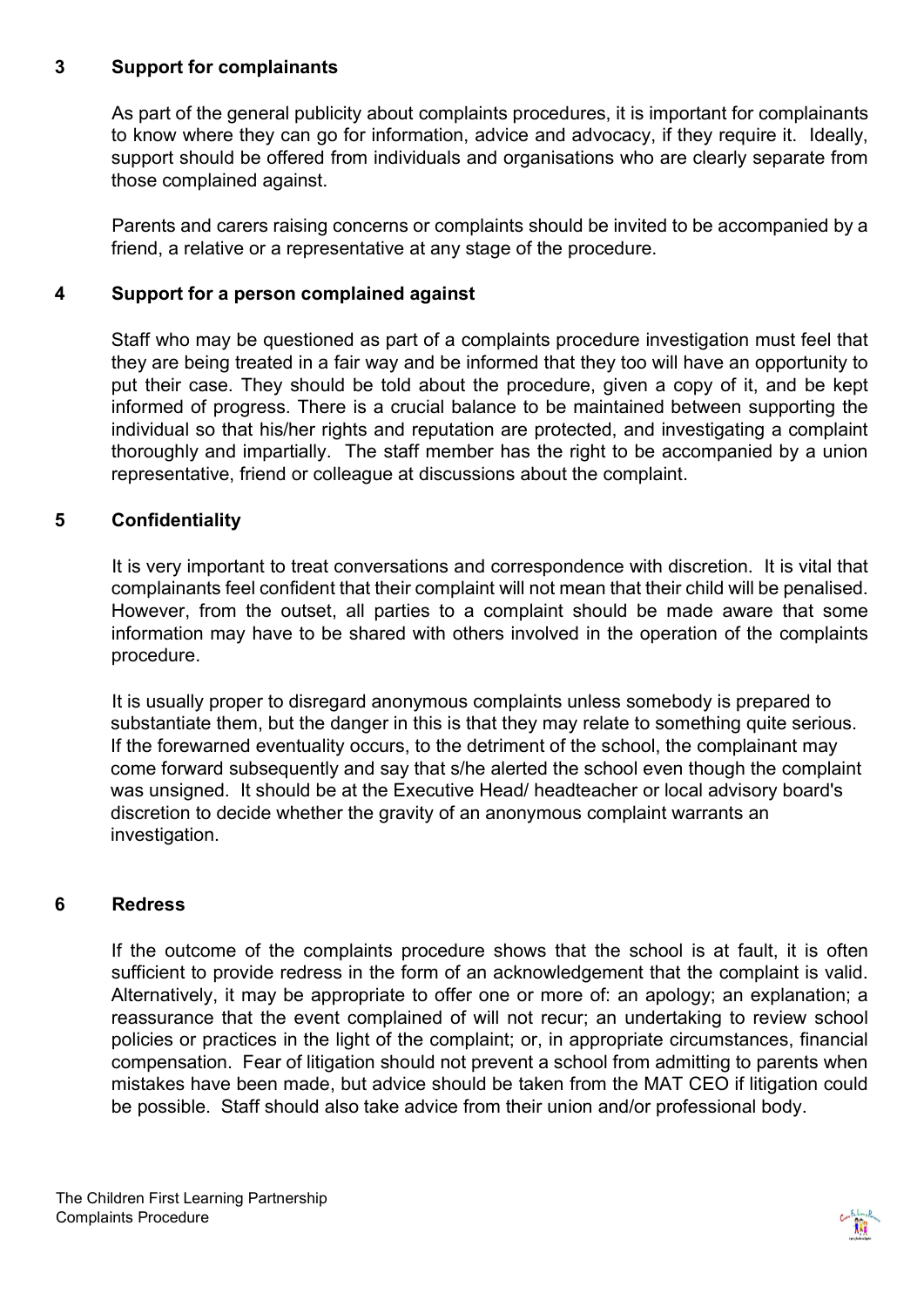#### 7 Staff awareness and training

 School staff, including non-teaching staff, should be familiar with the procedures so that they can advise parents about their operation. Potentially a great many staff are involved in handling complaints, especially at an informal level. Their confidence in doing so depends on their having clear information about the procedures, reassurances that senior staff are committed to the procedures and some basic training in the practical interpersonal skills needed in dealing with people who are upset or angry. All school staff should have clear information about which staff have particular responsibilities at school so that parents do not get continually passed from one to another.

#### 8 Record keeping

 If complaints are to contribute to raising the quality of education, then they need to be recorded and monitored termly by senior staff and local advisory board members. Recording should begin at the point when a concern or initial complaint has become the kind of complaint that can not be resolved on the spot but needs investigation and/or consultation with others in the school, and will require a report back (either orally or in writing) to the parent.

 Recording at the earliest stages need only be a very basic record of the complaint, giving the date, name of parent and general nature of the complaint. A pro-forma or comments and complaints file should be used which is both confidential and kept securely.

 Complaints reaching Stage 2 and above should be reported by the Executive Head/ Headteacher to the CEO, to ensure that the Directors retain oversight of implementation of this procedure and of issues arising in schools within the Multi Academy Trust. This reporting should remain statistical in nature and not breach the confidentiality of the process.

### Stage 1: The first contact - guidelines for dealing with concerns and complaints informally

- 1.1 The vast majority of concerns and complaints can be resolved informally. There are many occasions where concerns are resolved straight away through the class teacher or school administrative staff or Associate Head/ Headteacher, depending on whom the parent first approached.
- 1.2 Complainants must feel able to raise concerns with members of staff either in person, by telephone, email or in writing. On occasion it may be appropriate for someone to act on behalf of a parent or guardian making a complaint. Schools should have a policy for staff about dealing with parents.
- 1.3 At first it may be unclear whether a complainant is asking a question or expressing an opinion rather than making a complaint. A complainant may want a preliminary discussion about an issue to help decide whether he or she wishes to take it further.

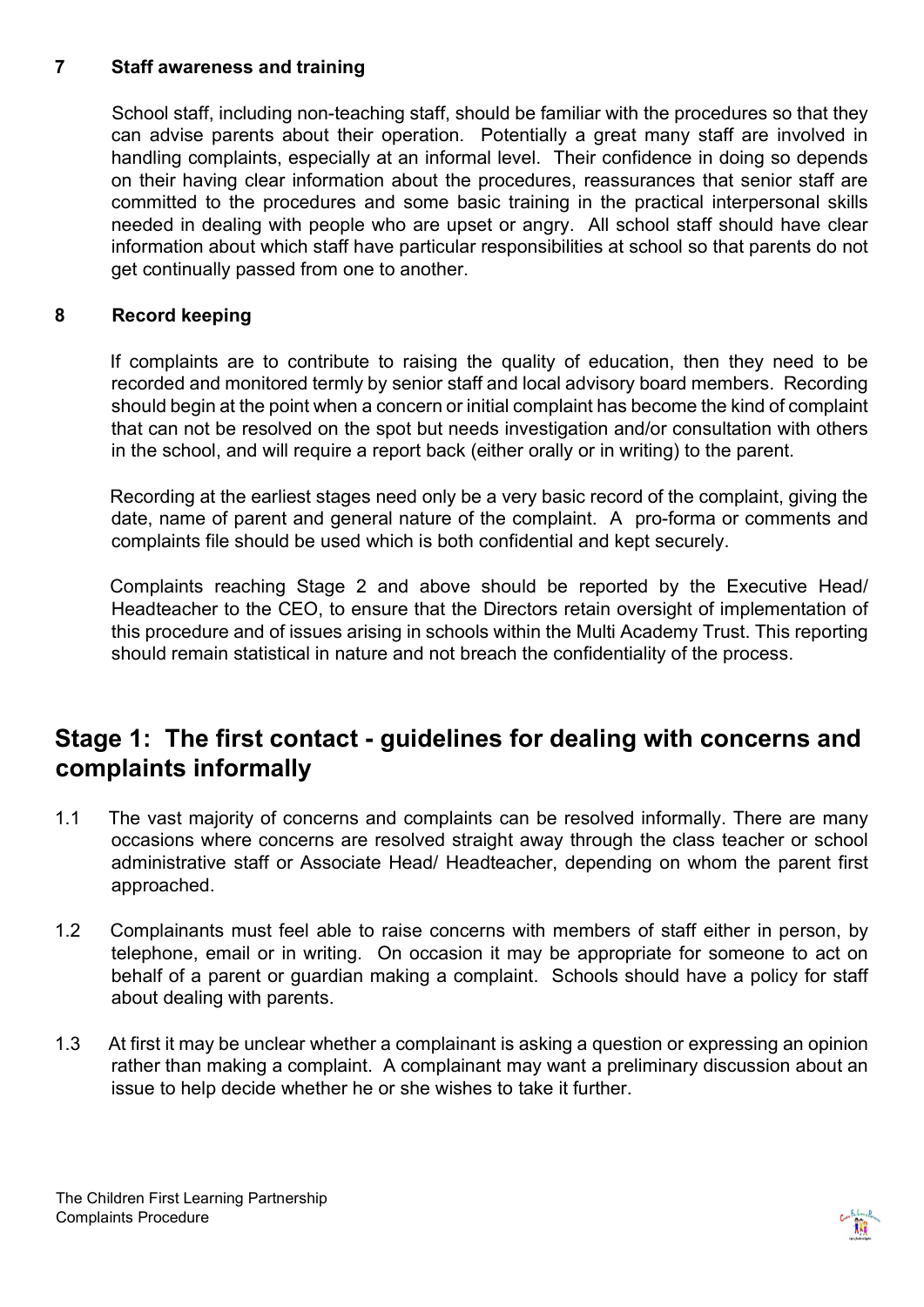#### Procedure for schools to use at Stage 1

- 1.4 Complainants have an opportunity to discuss their concern with the appropriate member of staff who clarifies with the complainant the nature of the concern, and reassures them that the school wants to hear about it. The "appropriate member of staff" is the person who has been designated to handle the complaint and not the teacher being complained about. The member of staff may explain to the complainant how the situation happened. It can be helpful to identify at this point what sort of outcome the complainant is looking for.
- 1.5 If the member of staff first contacted cannot immediately deal with the matter, s/he makes a clear note of the date, name and contact details of the complainant.
- 1.6 All members of staff will know how to refer, if necessary, to the person with responsibility for the particular issue raised by the complainant. S/he will check later to make sure the referral has been successful.
- 1.7 In some schools or for certain issues, the headteacher may decide to deal with concerns directly at this stage.
- 1.8 If the concern relates to the headteacher, the complainant is advised to contact the chair of the local advisory board.
- 1.9 The staff member dealing with the concern makes sure that the complainant is clear what action (if any) or monitoring of the situation has been agreed, putting this in writing only if this seems the best way of making things clear.
- 1.10 Where no satisfactory solution has been found within ten working days, complainants will be asked if they wish their concern to be considered further. If they do, they should be given clear information, both orally and in writing, about how to proceed and about any independent advice available to them (see Appendix B).
- 1.11 In some cases, and in small schools, it may be necessary for a complaint to progress straight to stage 2.

### Stage 2: Referral to the Associate headteacher or Headteacher for investigation

- 2.1 At this stage it has become clear that the concern is a definite complaint. In some cases the associate headteacher/headteacher has already been involved in looking at the matter; in others it is his/her first involvement. In either case, it is helpful for the Associate headteacher/headteacher (or the person delegated to investigate) to use guidelines to ensure consistency among cases, and to make sure that nothing happens at this stage which could make it difficult for later stages to proceed smoothly.
- The Children First Learning Partnership Complaints Procedure 2.2 As Associate Headteachers/Headteachers have responsibility for the day-to-day running of their schools, they have responsibility for the implementation of a complaints system, including the decisions about their own involvement at various stages. One of the reasons for having various "stages" in a complaints procedure is to reassure complainants that their

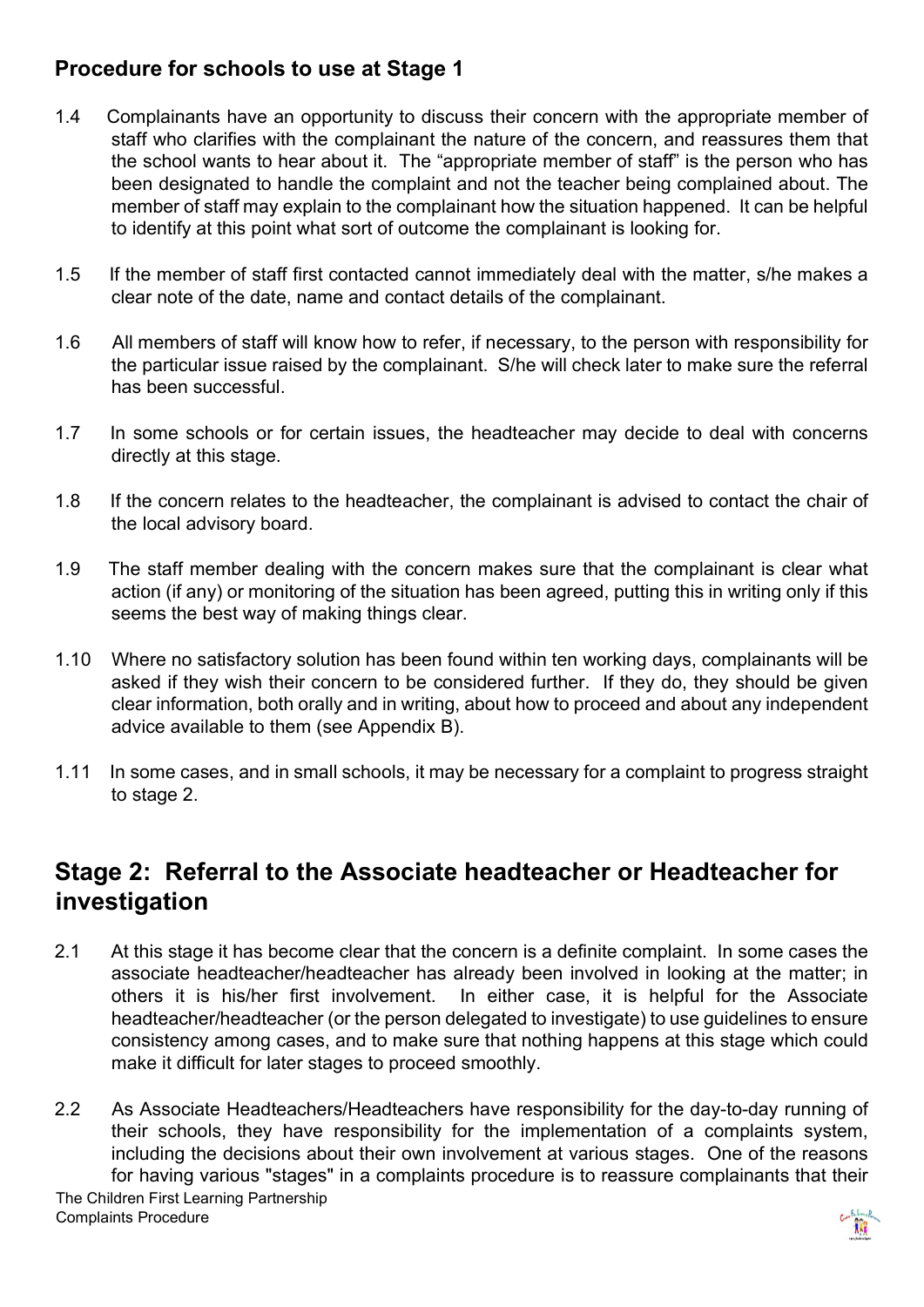grievance is being heard by more than one person. Associate Heads/ Headteachers should make arrangements to ensure that their involvement will not predominate at every stage of a particular complaint. For example arrangements may be made for other staff to deal with complainants' concerns at Stage 1, while the Headteacher/Associate headteacher (supported by the Executive Head) deals with contact with complainants at Stage 2 . Even at that stage the headteacher may designate another member of staff to collect some of the information from the various parties involved, though the decision on action to be taken may not be delegated. In some cases a complaint will have been taken straight to Stage 2 and will have been investigated by the Headteacher/Associate headteacher (supported by the Executive Head) as the most appropriate person.

#### Procedure for schools to use at Stage 2

- 2.3 The Headteacher/Associate headteacher (supported by the Executive Head) acknowledges the complaint orally or in writing within three working days of receiving the written complaint. The acknowledgement gives a brief explanation of the school's complaints procedure and a target date for providing a response to the complaint. This should normally be within ten working days; if this proves impossible, the complainant should be contacted with a reason for the delay and a revised target date.
- 2.4 The Headteacher/Associate headteacher (supported by the Executive Head) \*(or designate) provides an opportunity for the complainant to meet him/her to supplement any information provided previously. It is made clear to the complainant that if s/he wishes, s/he may be accompanied to any meeting by a friend, relative, representative, or advocate who can speak on his or her behalf, and that interpreting facilities are available if needed.
- 2.5 If necessary, the Headteacher/Associate headteacher (supported by the Executive Head) \*(or designate) should interview witnesses and take statements from those involved. If the complaint centres on a pupil, the pupil may also need to be interviewed. Pupils would normally be interviewed with their parent/carer present. In some situations, circumstances may prevent this, eg where this would seriously delay the investigation of a serious/urgent complaint or where particular circumstances mean that a pupil has specifically said s/he would prefer that parents or carers were not involved. In such circumstances another member of staff with whom the pupil feels comfortable should be asked to attend. If a member of staff is complained against, the needs of that person should be borne in mind (see paragraph 4 under 'General Principles').
- 2.6 The Headteacher/Associate headteacher (supported by the Executive Head) \*(or designate) keeps written records of meetings, telephone conversations, and other documentation.
- 2.7 Once all the relevant facts have been established, the headteacher (or designate) should then produce a written response to the complainant, or may wish to meet the complainant to discuss/resolve the matter directly.
- 2.8 A written response includes a full explanation of the decision and the reasons for it. Where appropriate, this includes what action the school will take to resolve the complaint. The complainant is advised that should s/he wish to take the complaint further s/he should notify the Chair of the Local Advisory Board within 20 working days of receiving the outcome letter.

\* Senior member of staff as circumstances see fit due to absence, availability, nature of complaint.

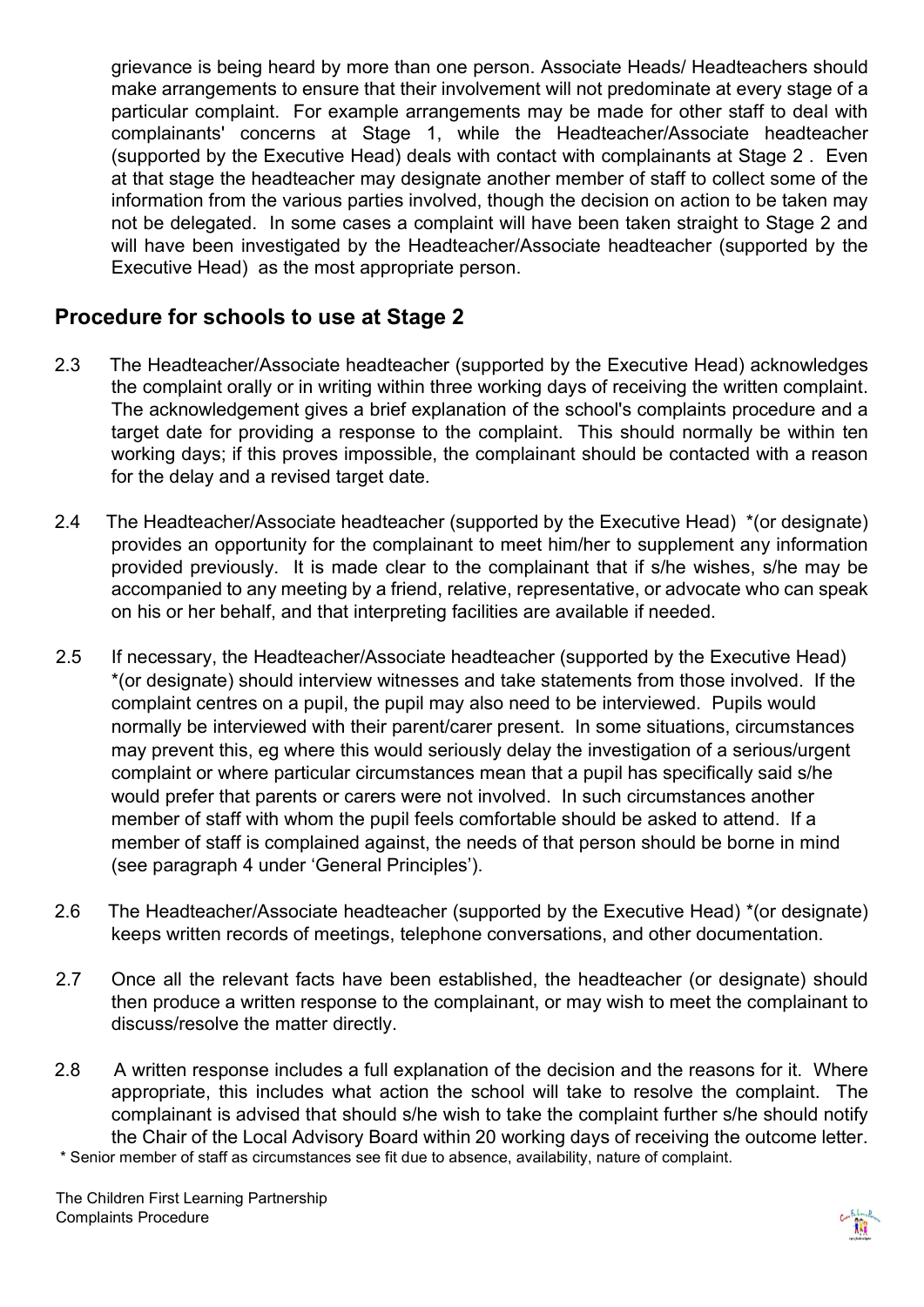2.9 If a complaint is against the action of an Executive Head/Headteacher or Associate headteacher, or if any named here have been very closely involved at Stage 1, the complaint may be moved to directly to Stage 3.

### Stage 3: Review by the Local Advisory Board

- 3.1 Complaints only rarely reach this formal level, but it is important that governing boards are prepared to deal with them when necessary. At this stage, schools should seek advice from the MAT CEO and Governance Advisor. This can provide a useful "outside view" on the issues and ensure that the correct procedure is followed.
- 3.2 It is important that this review not only be independent and impartial but that it is seen to be so. Therefore, individual complaints should not be considered by the full local governing board as serious conflicts of interest can arise. For example, in exceptional circumstances a complaint may result in disciplinary action against a member of staff, and local advisory board members might be required to give an unprejudiced hearing to an appeal by the member of staff concerned. Similarly some governors might have previous knowledge of the problem which led to the complaint and would be unable to give fair unbiased consideration to the issue. The DfE requires schools within a Multi Academy Trust to ensure that at least one member of an appeal panel is independent of the management and running of the school. At least one panel member will therefore be identified from another school within the Children First Learning Partnership.
- 3.3 Many complaints are inevitably seen by parents as being "against" a particular member of staff and their actions. However, all complaints which reach this stage will have done so because the complainant has not been satisfied by Headteacher/Associate headteacher ( supported by the Executive Head) response at the earlier stage of the procedure, and it may be appropriate for the local advisory board to consider that the complaint is against the school rather than against the member of staff whose actions led to the original complaint.

#### Procedure for review by the local advisory board at Stage 3

- 3.4 Upon receipt of a written request by the complainant for the complaint to proceed to Stage 3,the procedures outlined below should be followed.
- 3.5 The clerk to the local advisory board should write to the complainant to acknowledge receipt of the written request. The acknowledgement should inform the complainant that the complaint is to be heard by three local advisory board members, at least one of which will be from another school within the Children First Learning Partnership Multi Academy Trust, and that this hearing will take place within 20 working days of receiving the complaint. The letter should also explain that the complainant has the right to submit any further documents relevant to the complaint. These must be received in time for the documents to be sent to the panel.
- 3.6 The clerk to the local advisory board should arrange to convene a Local Advisory Board Complaints Panel, ensuring that at least one governor is from a Children First Learning Partnership school unconnected with the complaint. It may be necessary for reserves to be

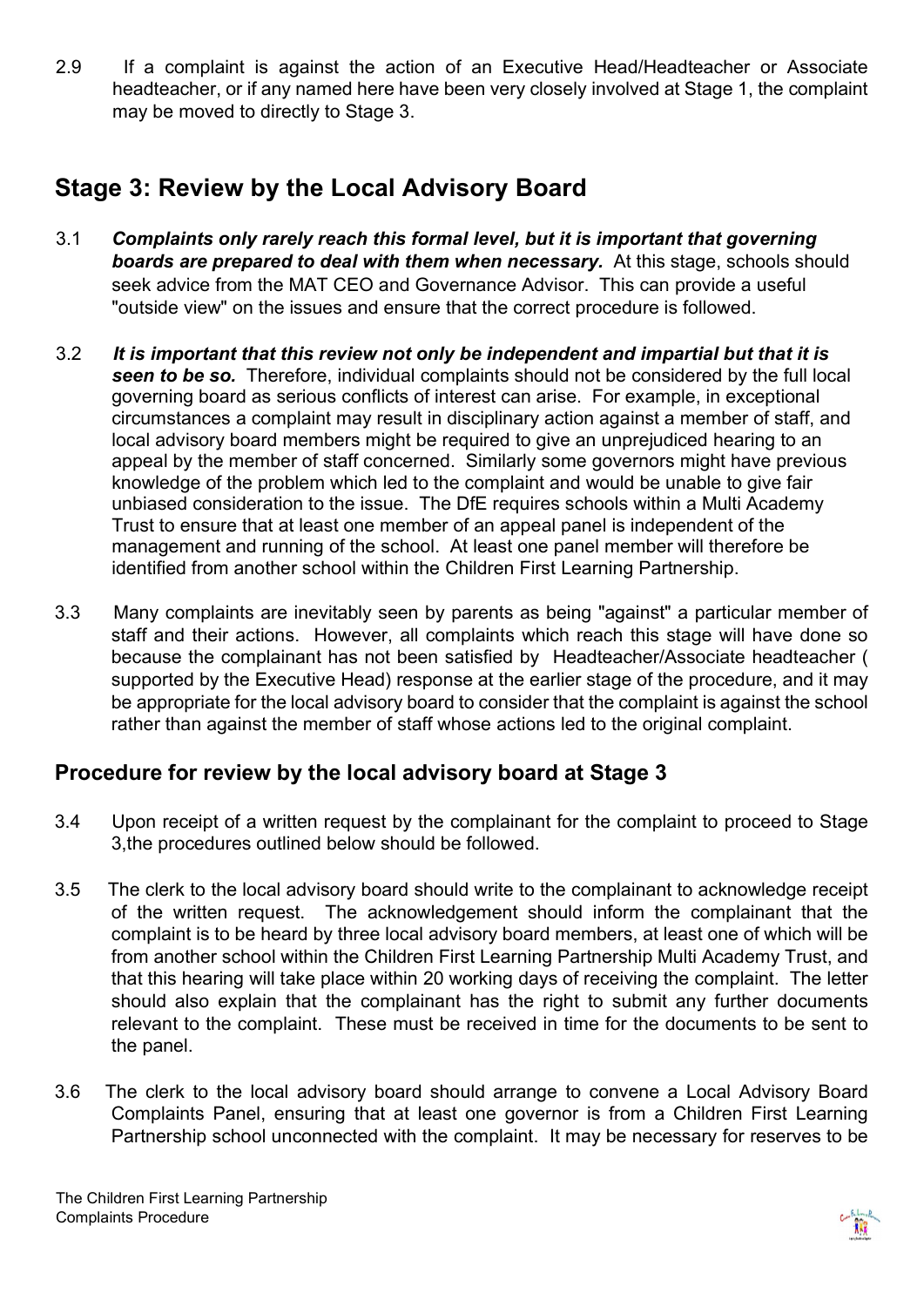identified to ensure that three local advisory board members are available to carry out their task within the set time.

- 3.7 All panel members should be local advisory board members who have had no prior involvement with the complaint, including at least one local advisory board member who is independent of the management and running of the school. If s/he has not previously been involved, the chair of the local advisory board should chair the panel; otherwise the vice-chair should take this role. Generally it is not appropriate for the Associate head/headteacher to have a place on the panel. Local Advisory Board members will want to bear in mind the advantages of having a parent (who is also a governor) on the panel. They will also want to be sensitive to issues of race, gender and religious affiliation.
- 3.8 The chair/vice-chair will ensure that the complaint is heard by the panel within 20 working days of receiving the letter in 3.5. All relevant correspondence regarding the complaint should be given to each panel member as soon as the composition of the panel is confirmed. If the correspondence is extensive, the chair of the panel should prepare a thorough summary for sending to panel members.
- 3.9 The chair/vice-chair will write to all parties (the complainant, associate head/ headteacher, members of the panel and any relevant witnesses) at least five working days before the meeting, informing them of the date, time and place. The notification to the complainant should also inform him/her of their right to be accompanied to the meeting by a friend/advocate/interpreter. The letter will also explain how the meeting will be conducted and the complainant's right to submit further written evidence to the panel.
- 3.10 The chair/vice-chair of the local advisory board should invite the headteacher or associate headteacher (supported by the Executive head) to attend the panel meeting and prepare a written report for the panel in response to the complaint. The Headteacher/Associate headteacher (supported by the Executive Head) may also invite members of staff directly involved in matters raised by the complainant to respond in writing or in person to the complaint. Any relevant documents including the associate head/ headteacher's report should be received by all concerned - including the complainant - at least five working days prior to the meeting.
- 3.11 The involvement of staff other than the associate headteacher (supported by the Executive Head) /Headteacher is subject to the discretion of the chair of the panel.
- 3.12 It is the responsibility of the chair of the panel to ensure that the meeting is properly minuted.
- 3.13 The aim of the meeting should be to resolve the complaint and achieve reconciliation between the school and the complainant. However, it has to be recognised that sometimes it may only be possible to establish facts and make recommendations which will satisfy the complainant that his or her complaint has at least been taken seriously.
- 3.14 The panel should remember that the complainant might not be used to dealing with groups of people in formal situations and may feel inhibited when speaking to the panel. It is therefore recommended that the chair of the panel ensures that the proceedings are as informal as possible.

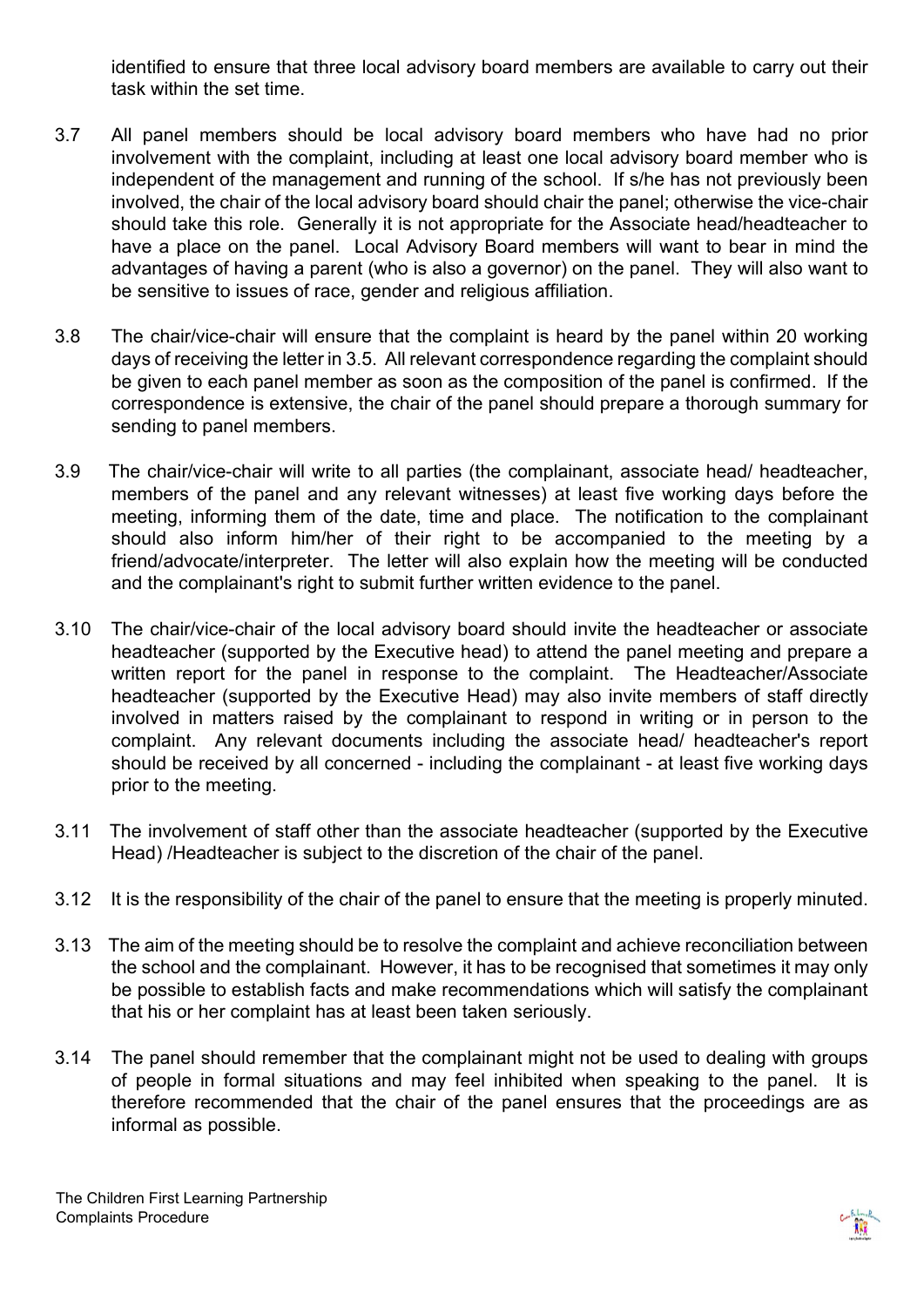- 3.15 If either party wishes to introduce previously undisclosed evidence or witnesses, it is in the interests of natural justice to adjourn the meeting so that the other side has time to consider and respond to the new evidence.
- 3.16 The meeting should allow for:
	- the complainant to explain their complaint
	- the headteacher to explain the school's response
	- the headteacher to question the complainant about the complaint
	- the complainant to question the Associate head (supported by the Executive head) /Headteacher and/or other members of staff about the school's response
	- panel members to have an opportunity to question both the complainant and the headteacher
	- any party to have the right to call witnesses (subject to the approval of the chair)
	- all parties having the right to question all the witnesses
	- final statements by both the complainant and the Associate Head/Headteacher.
- 3.17 The chair of the panel will explain to the complainant and the headteacher that the panel will now consider its decision, and a written decision will be sent to both parties within 15 working days. The complainant, Associate headteacher (supported by the Executive Head) /Headteacher, other members of staff and witnesses will then leave.
- 3.18 The panel will then consider the complaint and all the evidence presented and (a) reach a unanimous, or at least a majority, decision on the complaint and (b) decide upon the appropriate action to be taken to resolve the complaint and (c) where appropriate, suggest recommended changes to the school's systems or procedures to ensure that problems of a similar nature do not happen again.
- 3.19 A written statement outlining the decision of the panel must be sent to the complainant and Associate Headteacher/Headteacher. The letter to the complainant should explain that if they are not satisfied with the response whether a further appeal can be made, and if so, to whom.
- 3.20 The school should ensure that a copy of all correspondence and notes are kept on file in the school's records. These records should be kept separately from any involved pupil's personal records.
- 3.21 Once Stage 3 has concluded this should be reported by the Executive Head/ headteacher to the CEO, to ensure that Directors retain oversight of implementation of this procedure and of issues arising in schools within the Multi Academy Trust. This reporting should remain statistical in nature and not breach the confidentiality of the process.

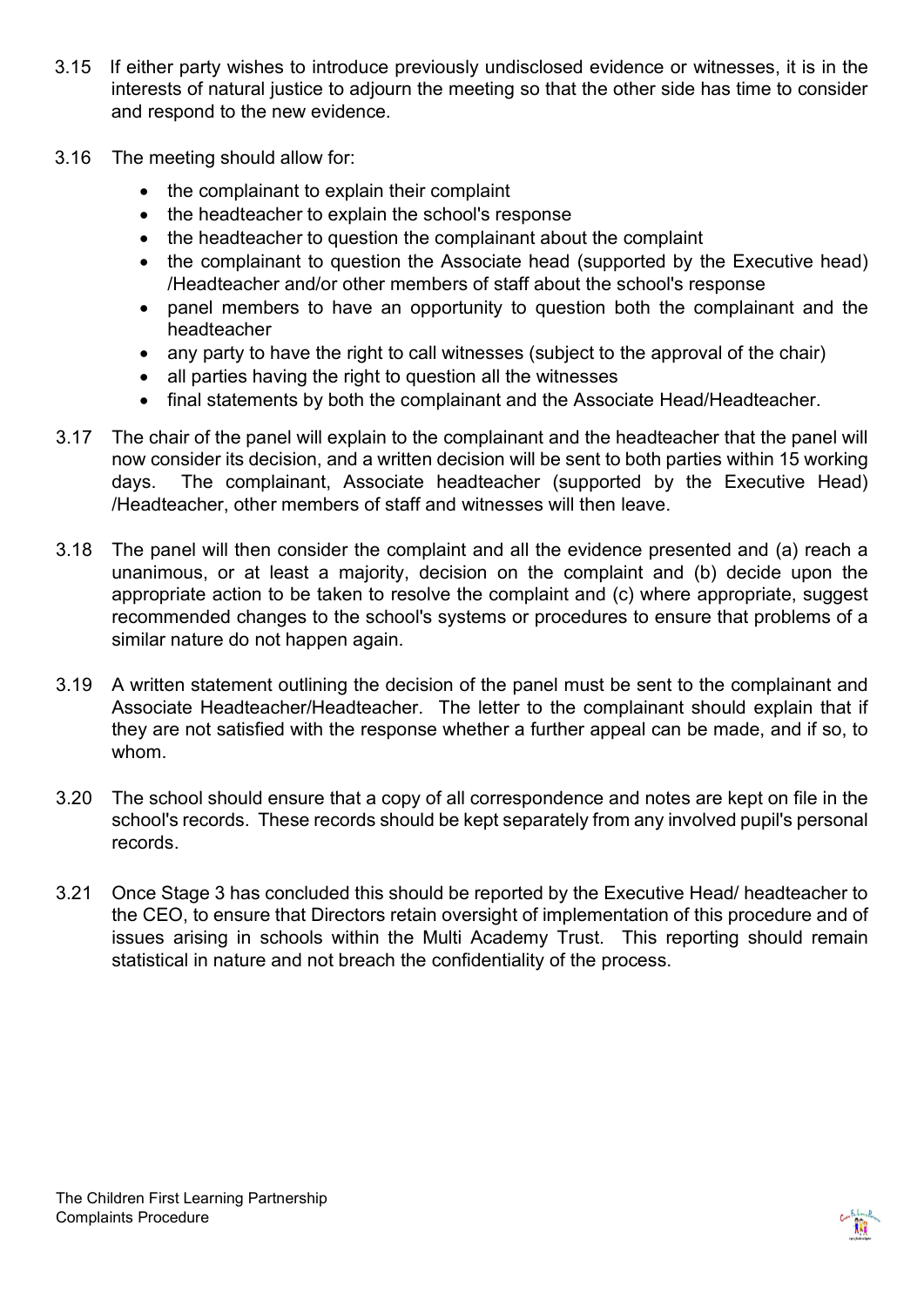### Stage 4: Beyond local resolution

- 4.1 The Education and Skills Funding Agency: Complaints can be taken to the Education and Skills Funding Agency (ESFA) for review on behalf of the Secretary of State for Education and Skills. The ESFA considers complaints about academies that fall into the following areas:
	- undue delay or non-compliance with an academy's own complaints procedure
	- an academy's failure to comply with a duty imposed on it under its funding agreement with the Secretary of State
	- an academy's failure to comply with any other legal obligation, unless there is another organisation better placed to consider the matter as set out in the next section

Further information can be found at:

www.gov.uk/government/publications/complain-about-an-academy

### Dealing with unreasonably persistent or vexatious complaints

- We define unreasonably persistent and vexatious complaints as those which, because of the frequency or nature of the complainants' contacts, hinder our consideration of their or other people's complaints. The description 'unreasonably persistent' and 'vexatious' may apply separately or jointly to a particular complaint.
- Features of an unreasonably persistent and/or vexatious complaint include those detailed within Appendix D. Please note that this list is not exhaustive, nor does one single feature on its own necessarily imply that the complaint will be so defined.
- The school will ensure that the complaint is being, or has been, investigated in accordance with this Complaints Policy. If there are concerns that a complaint may fall within the category of being unreasonably persistent and/or vexatious the Headteacher /Executive Head will seek guidance and advice from the CEO.
- If a complainant is found to be unreasonably persistent and/or vexatious the CEO will write to the complainant advising them of the decision and the reasons for this. The letter should state that all future correspondence from them with regards to complaints should directed to them who will consider whether it raises any substantive new issue(s).
- The complainant will be advised that if no substantive new issue is raised, any future complaints will not receive a response. They will also be advised of their right to complain about the decision to the Education and Skills Funding Agency (ESFA).
- There is no internal route of appeal against the decision that a complaint is persistent and/or vexatious.
- If future complaints do raise substantive new issues, it will be investigated in accordance with the Complaints Policy.

### Accountability

- The Headteacher /Executive Head holds delegated responsibility for discharging the sound application of all establishment policies.
- The Headteacher / Executive Head should inform the CEO and their local advisory board of all matters relating to serious breaches of this policy including any major incident to be addressed under this policy promptly, preferably prior to action being taken insofar as is reasonably practicable.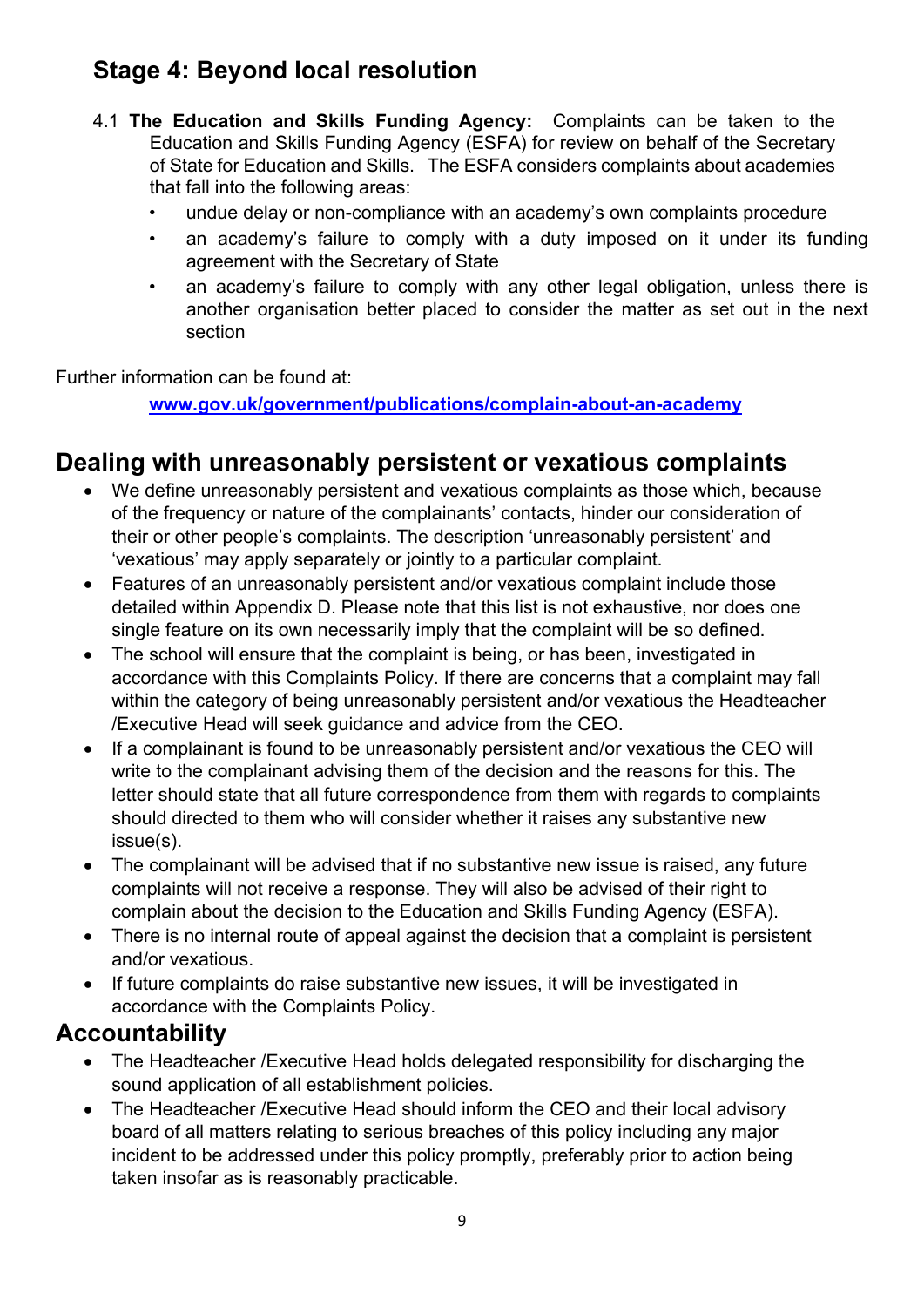### Monitoring, evaluation and review

- The policy will be promoted and implemented throughout all Children First Learning Partnership establishments.
- The Children First Learning Partnership will monitor the operation and effectiveness of arrangements referred to in this policy at each CFLP establishment.
- The Trust will review this policy every two years in consultation with each Trust establishment.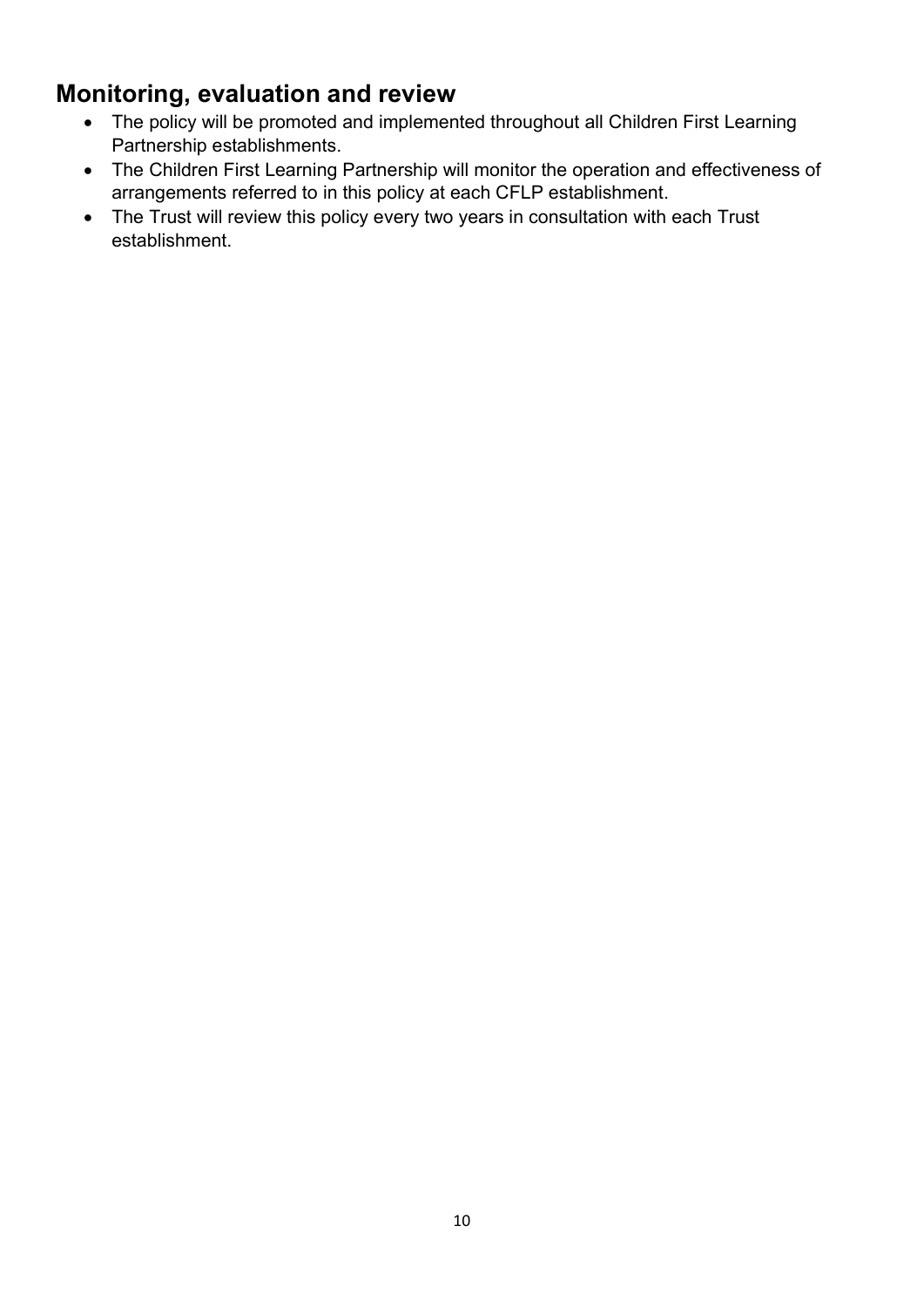### Appendix A Concerns and Complaints about Schools

#### Guidance notes for Parents

(Draft text of a leaflet / webpage, to be modified to fit the particular context of the school)

#### If you have a concern or complaint

We would like you to tell us about it. We welcome suggestions for improving our work in the school. Be assured that no matter what you want to tell us, our support and respect for you and your child in the school will not be affected in any way. Please tell us of your concern as soon as possible. It is difficult for us to investigate properly an incident or problem which has happened some time ago.

#### What to do first

**For primary/first schools:** Most concerns and complaints can be sorted out quickly by speaking with your child's class teacher.]

**For secondary schools:** Most concerns and complaints can be sorted out quickly by speaking with your child's form tutor or head of year.]

Any member of staff at the school can help you and direct you to the most appropriate person to deal with your complaint. If you have a complaint which you feel should be looked at by the headteacher in the first instance you can contact him/her straightaway if you prefer. It is usually best to discuss the problem face to face. You may need an appointment to do this, and can make one by ringing, calling or emailing the school. You can take a friend or relation to the appointment with you if you would like to do so.

All staff will make every effort to resolve your problem informally. They will make sure that they understand what you feel went wrong, and they will explain their own actions to you. They will ask what you would like the school to do to put things right. Of course, this does not mean that in every case they will come round to your point of view but it will help both you and the school to understand both sides of the question. It may also help to prevent a similar problem arising again.

#### What to do next

If you are dissatisfied with the teacher's response (or with the Associate headteacher/ headteacher's initial reaction if he/she has already been involved) you can make a complaint to the Associate head/ headteacher. This should be made in writing.

If your complaint is about an action of the headteacher personally, then you should refer your complaint to the local advisory board. You can contact them through the Clerk to the Local Advisory Board.

You may also find it helpful at this stage to have a copy of the School's Complaints Procedures as this explains in detail what procedures are followed. This is available from the school.

The Headteacher will ask to meet you for a discussion of the problem. Again you may take a friend or someone else with you if you wish. The Headteacher will conduct a full investigation of the complaint and may interview any members of staff or pupils involved. You will receive a written response to your complaint.

Most problems can be resolved by the end of this stage.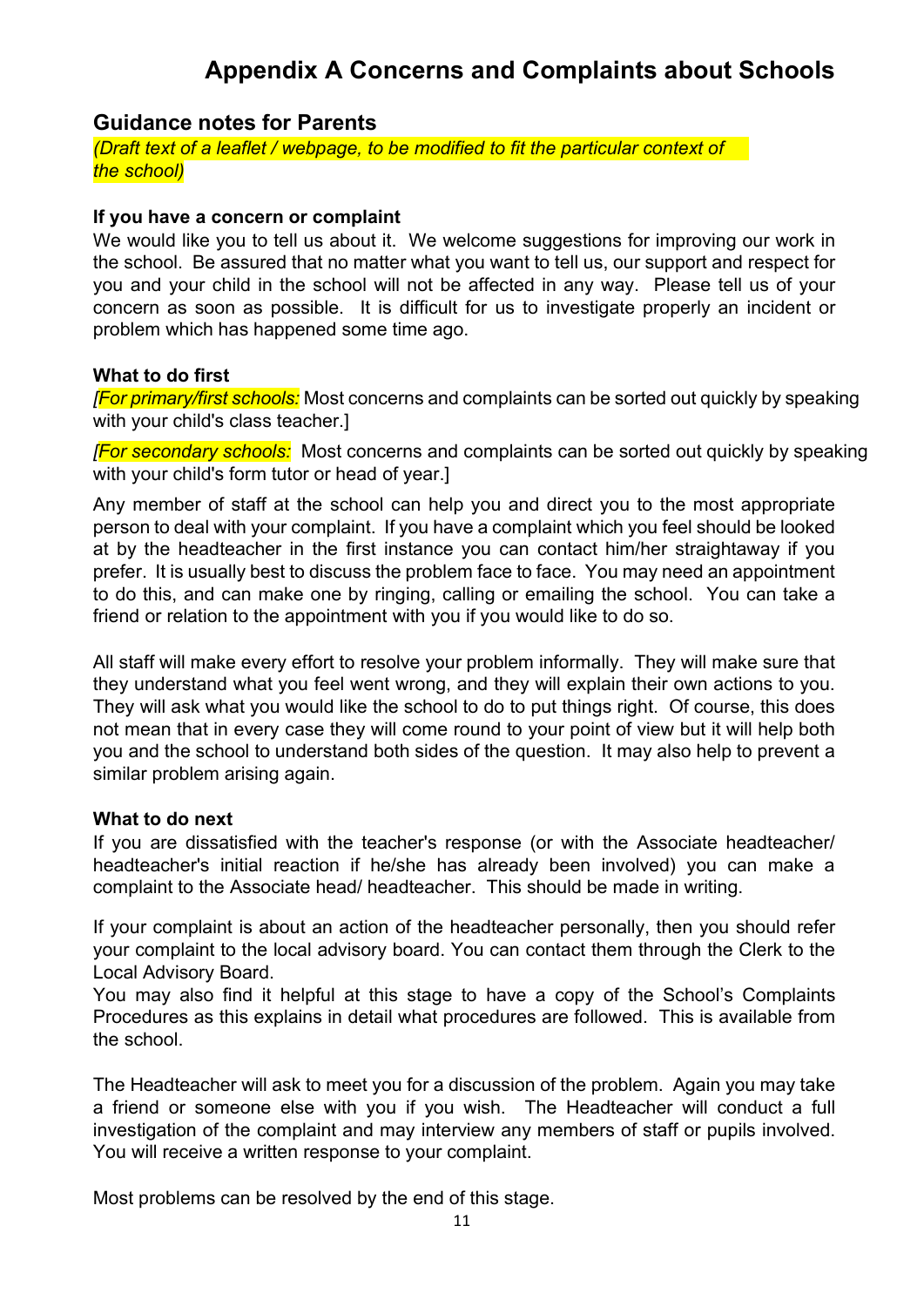#### If your complaint has not been resolved

If you are still not satisfied you may wish to contact the chair of the local advisory board to ask for referral of your complaint to the Local Advisory Board. It will then be heard by a group of local advisory board members who have no previous knowledge of the problem, including a local advisory board member from another school within the Children First Learning Partnership Multi Academy Trust, and so will be able to give it a fresh assessment. You will be invited to attend and speak to the panel at a meeting which the headteacher will also attend. The Children First Learning Partnership Multi Academy Trust Procedure statement explains how these meetings operate.

#### Further action

Complaints about school problems are almost always settled within schools but in exceptional cases it may be possible to refer the problem to an outside body such as the Secretary of State for Education. Again there is more information on this in the Children First Learning Partnership Multi Academy Trust Complaints Procedure.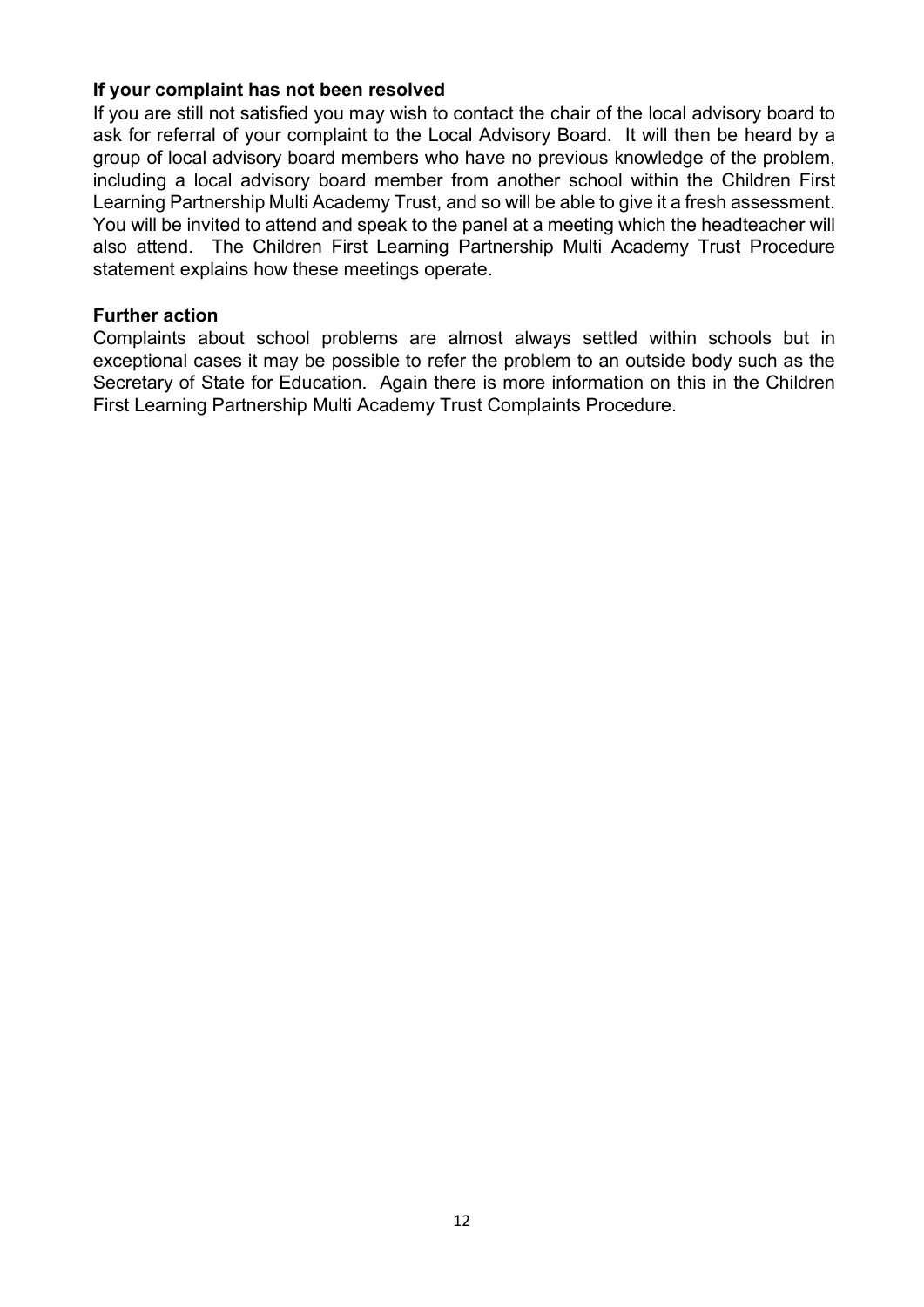### Appendix B How to Listen to Complaints – Guidance for Schools

As soon as you realise that you are listening to a complaint, remember these points:

| Don't pass the buck                                  | Try not to keep transferring someone from one place<br>to another. Make sure you know the contact person<br>for anything you cannot deal with yourself.                                                                                 |
|------------------------------------------------------|-----------------------------------------------------------------------------------------------------------------------------------------------------------------------------------------------------------------------------------------|
| Don't be flippant                                    | First impressions count. You and the school may be<br>judged on your immediate reaction.                                                                                                                                                |
| <b>Treat all complaints seriously</b>                | However small or trivial it may seem to you, the<br>complaint will be an important problem for anyone<br>who takes the trouble to complain.                                                                                             |
| Treat every complaint individually                   | Even if you have already received several similar<br>complaints the same day, it is probably the person's<br>first chance to have their say.                                                                                            |
| Be courteous and patient                             | Be sympathetic and helpful, but do not blame other<br>colleagues.                                                                                                                                                                       |
| Say who you are                                      | If you are unknown to the person, introduce yourself.                                                                                                                                                                                   |
| Ask for their name and use it                        | Anonymous complaints are acceptable where there<br>are special circumstances.                                                                                                                                                           |
| Take time to find out exactly<br>what the problem is | It is easy for someone to forget to tell you an<br>important detail, particularly if they are upset or<br>annoyed.                                                                                                                      |
| Don't take the complaint<br>personally               | To an angry or upset person, YOU are the school,<br>and the only one they can put their feelings to right<br>now.                                                                                                                       |
| <b>Stay cool and calm</b>                            | Do not argue with the person - be polite and try to<br>find out exactly what the person thinks is going<br>wrong, or has gone wrong.                                                                                                    |
|                                                      | <b>Check you are being understood</b> Make sure that the person understands what you are<br>saying. Don't use jargon - it can cause confusion and<br>annoyance to someone "not in the know".                                            |
|                                                      | <b>Don't rush</b> Take your time. Let people have their say, and let off steam if they need to.<br>Listen carefully and sympathetically to their problems<br>before replying and attempting to find a solution or<br>offer a next step. |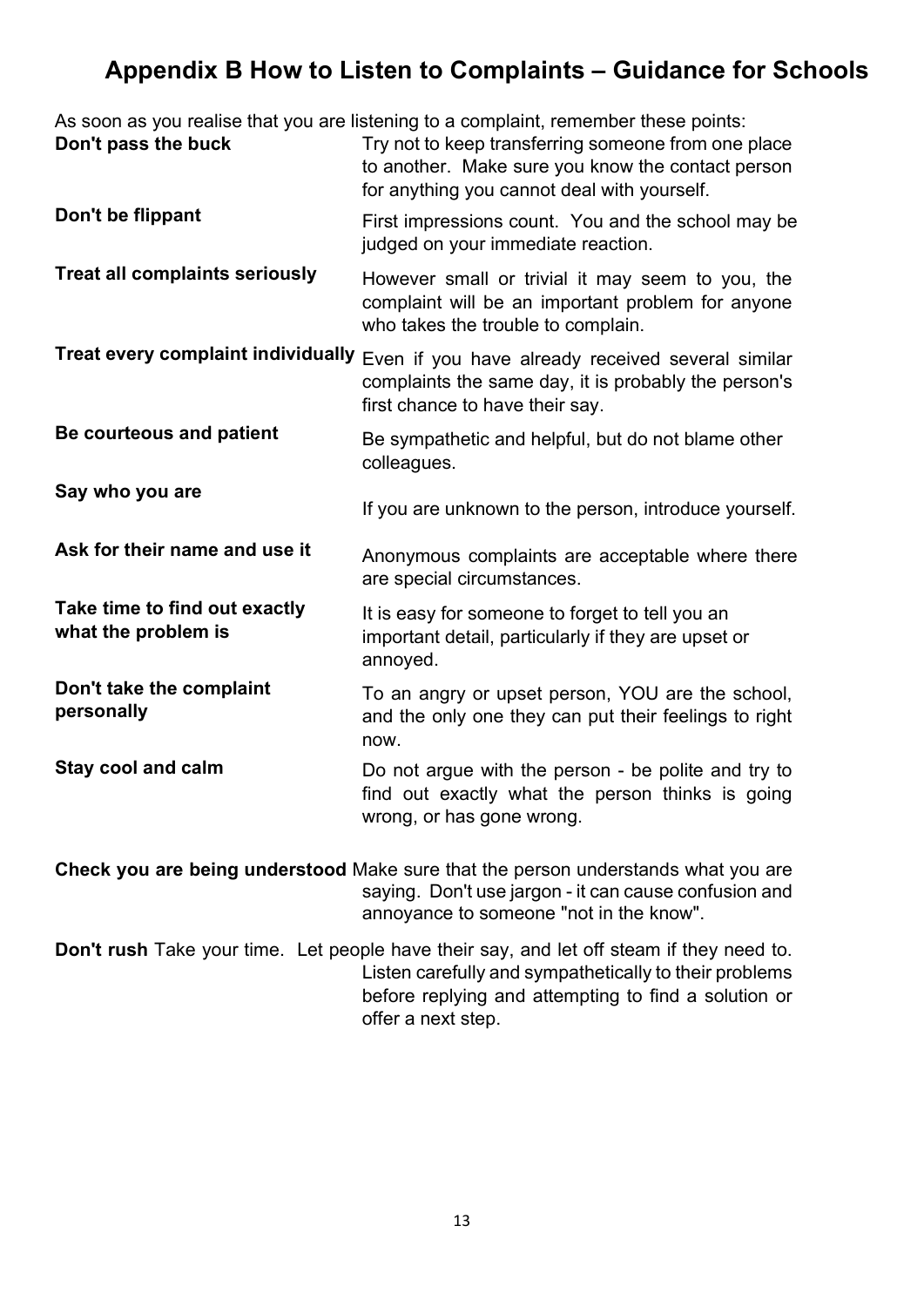### Appendix C

### Complaint form

Please complete and return to the Associate Head/ Headteacher or Clerk to Local Advisory Board via the email office@childrenfirstlp.ork.uk (if the Headteacher has already reviewed the issue) who will acknowledge receipt and explain what action will be taken.

| Your name:                                                                                        |
|---------------------------------------------------------------------------------------------------|
|                                                                                                   |
|                                                                                                   |
| <b>Pupil's name:</b>                                                                              |
| Your relationship to the pupil:                                                                   |
|                                                                                                   |
| <b>Address:</b>                                                                                   |
|                                                                                                   |
|                                                                                                   |
| <b>Postcode:</b>                                                                                  |
| Day time telephone number:                                                                        |
| <b>Evening telephone number:</b>                                                                  |
|                                                                                                   |
| <b>Email address:</b>                                                                             |
|                                                                                                   |
| Please give details of your complaint, including dates and other relevant factual<br>information. |
|                                                                                                   |
|                                                                                                   |
|                                                                                                   |
|                                                                                                   |
|                                                                                                   |
|                                                                                                   |
|                                                                                                   |
|                                                                                                   |
|                                                                                                   |
|                                                                                                   |
|                                                                                                   |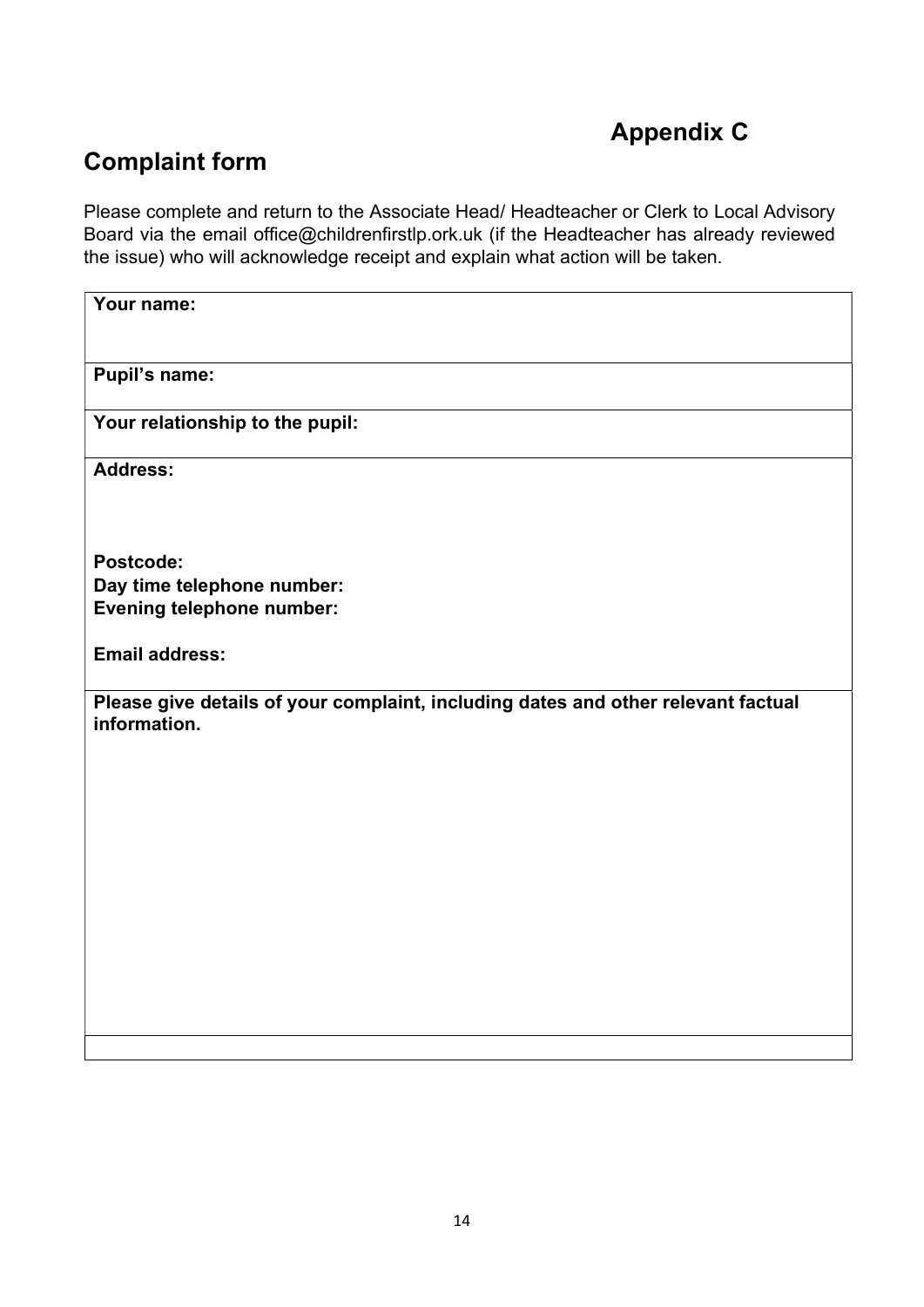| What action, if any, have you already taken to try and resolve your complaint. (Who<br>did you speak to and what was the response)? |
|-------------------------------------------------------------------------------------------------------------------------------------|
|                                                                                                                                     |
|                                                                                                                                     |
|                                                                                                                                     |
|                                                                                                                                     |
|                                                                                                                                     |
| What actions do you feel might resolve the problem at this stage?                                                                   |
|                                                                                                                                     |
|                                                                                                                                     |
|                                                                                                                                     |
|                                                                                                                                     |
| Are you attaching any paperwork? If so, please give details.                                                                        |
|                                                                                                                                     |
|                                                                                                                                     |
|                                                                                                                                     |
|                                                                                                                                     |
| Signature:                                                                                                                          |
| Date:                                                                                                                               |
| For school use:                                                                                                                     |
| Date acknowledgement sent:                                                                                                          |
|                                                                                                                                     |
| By who:                                                                                                                             |
|                                                                                                                                     |
| <b>Complaint referred to:</b>                                                                                                       |
| Date:                                                                                                                               |
|                                                                                                                                     |